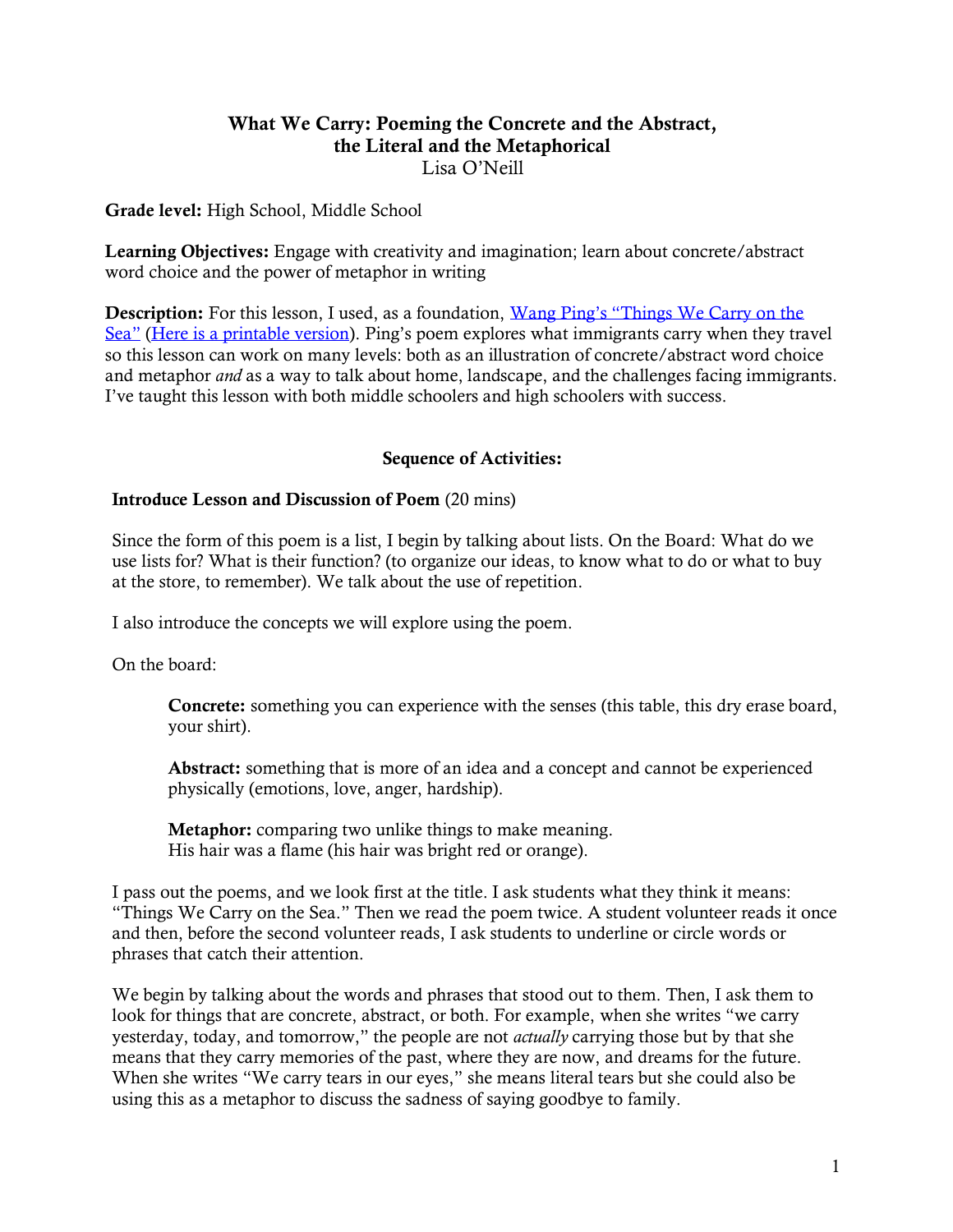I like to work in the content and themes as we go through. Who is the "we" she is talking about? If they say, anyone, I ask them to look a little closer, who is it that she is describing. Usually some student will say immigrants. Why would an immigrant be sad to say goodbye to family? Are they leaving on a short trip or is there a chance they'll never see their family again?

I like to bring attention to the part of the poem where she includes words in several different languages. I ask why she would make that choice. How does it contribute to the overall message of the poem?

Once we are done talking about meaning in the poem and breaking down individual lines, we move onto the writing.

## Writing Exercise (30 mins)

Depending on the class dynamic, the writing can either be done collaboratively or as individuals or both.

Even if they are writing their own poems, I usually have us do a little collaborative writing so they feel more confident. In the last class where I taught this, I was working with middle schoolers in juvenile detention, so we defined the "we" of the poem as kids in the detention facility. We did both "we carry" (what is it you carry, physically, psychically and emotionally?) and "we set down" (what do you want to let go of or leave behind?).

Here's an excerpt of what they wrote together:

We carry court We carry feelings of anger and isolation We carry staff We carry faith We carry schoolwork We carry hopes We carry each other We carry dreams of a new life We carry a sense of mind We carry regrets We carry boundaries We carry toothbrushes We carry pencils We carry everything we need in this world

We set down rules We set down relationships We set down anger We set down negative thoughts We set down hatred We set down detention